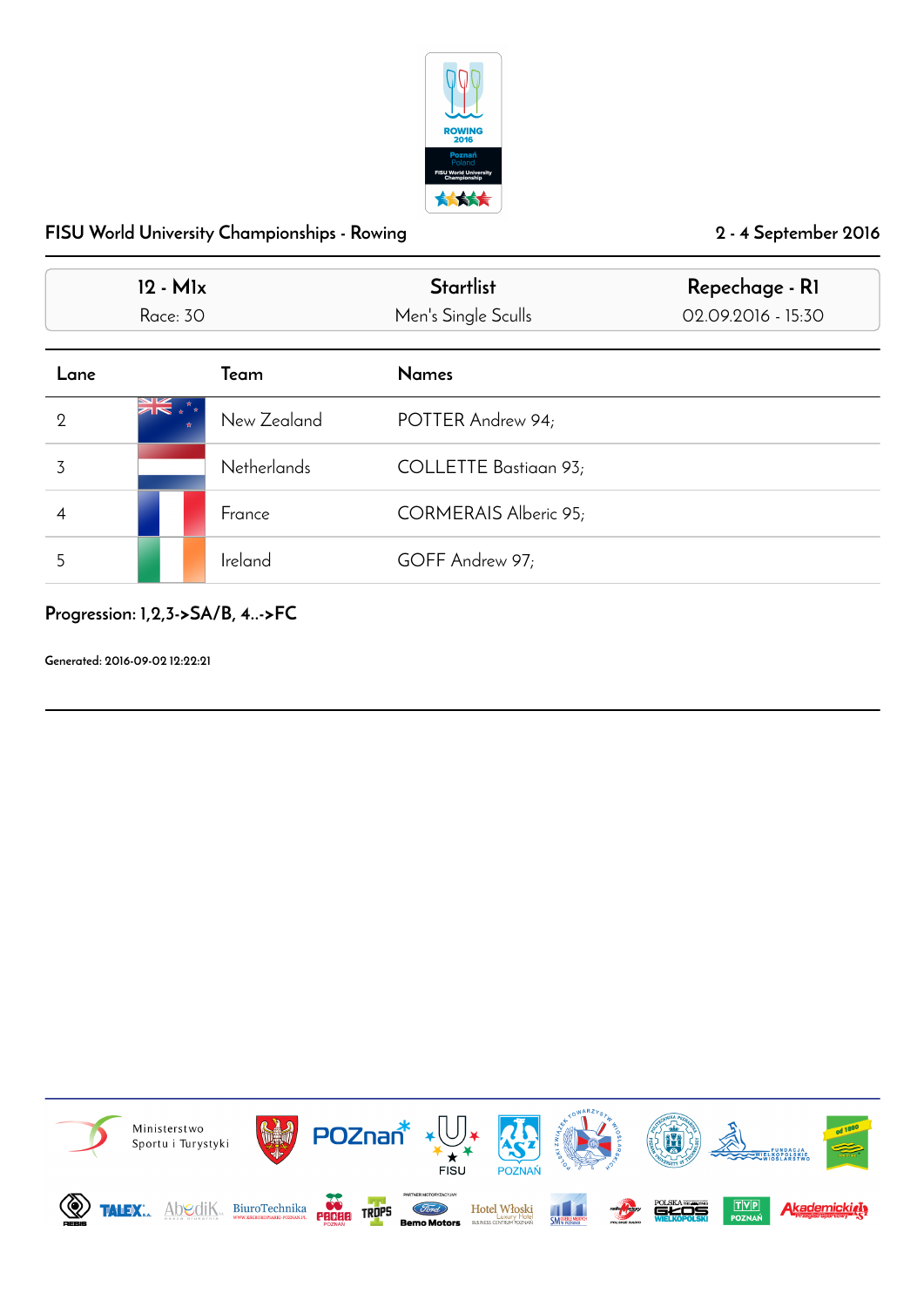

|                | $2 - LMx$<br>Race: 31 |                | <b>Startlist</b><br>Lightweight Men's Single Sculls | Repechage - RI<br>02.09.2016 - 15:36 |
|----------------|-----------------------|----------------|-----------------------------------------------------|--------------------------------------|
| Lane           |                       | Team           | <b>Names</b>                                        |                                      |
|                |                       | Chinese Taipei | HUANG Ching-Yin 95;                                 |                                      |
| $\overline{2}$ |                       | Ireland        | BECK Christopher 93;                                |                                      |
| 3              | 电                     | Slovakia       | REZNAK Marek 91;                                    |                                      |
| 4              |                       | Czech Republic | $HAJEK$ Jan 93;                                     |                                      |
| 5              |                       | Estonia        | RANDMÄE Kermo 96;                                   |                                      |

## Progression: 1,2,3->SA/B, 4..->FC

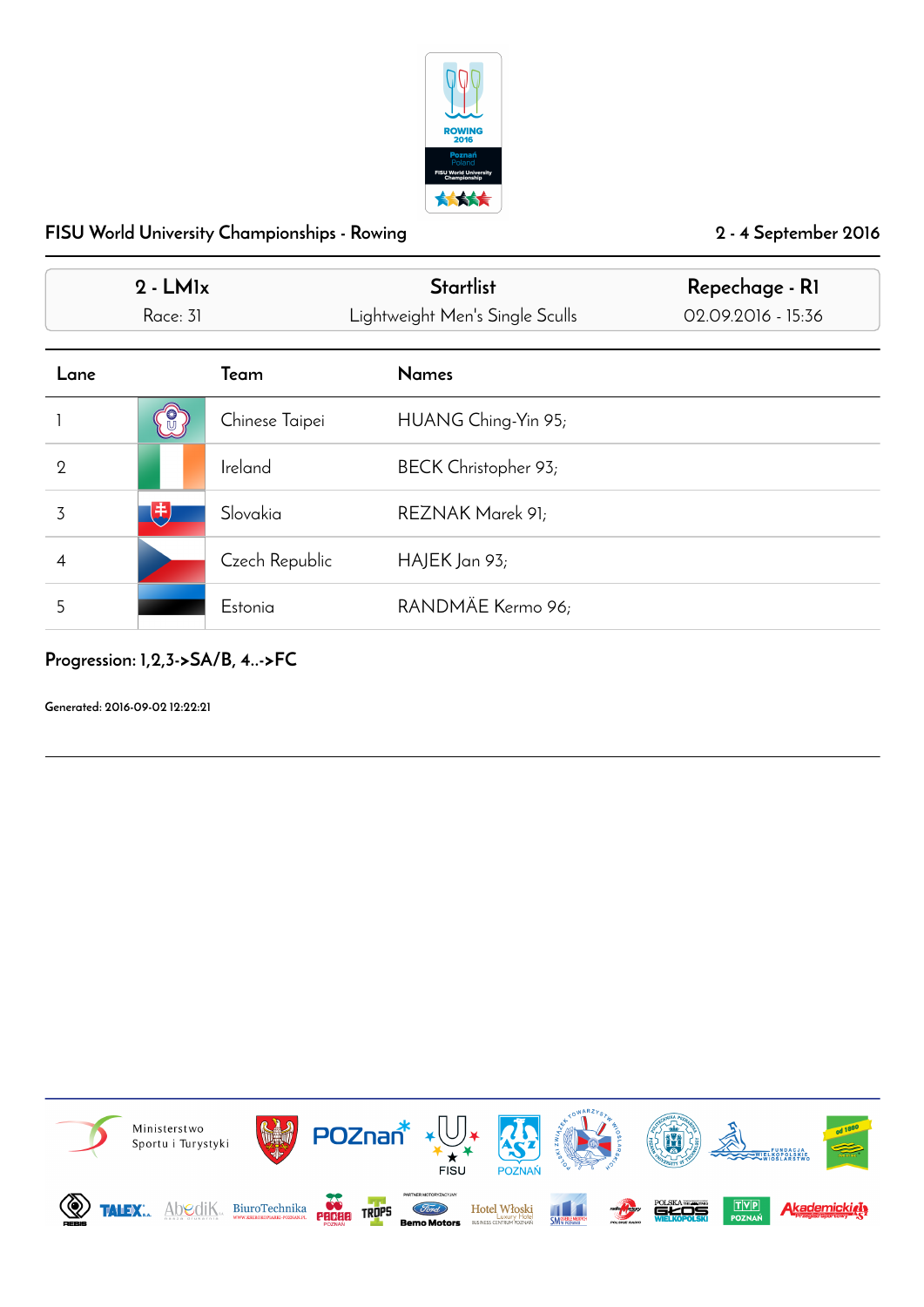

|              | $2 - LMx$<br>Race: 32 |                    | <b>Startlist</b><br>Lightweight Men's Single Sculls | Repechage - R2<br>02.09.2016 - 15:42 |
|--------------|-----------------------|--------------------|-----------------------------------------------------|--------------------------------------|
| Lane         |                       | Team               | <b>Names</b>                                        |                                      |
|              |                       | Switzerland        | STREIFF Serafin 96;                                 |                                      |
| $\mathbf{2}$ |                       | Germany            | WEIDENMUELLER Paul 89;                              |                                      |
| 3            |                       | Australia          | PARRY Hamish 94;                                    |                                      |
| 4            |                       | <b>Netherlands</b> | DEKKER Erik 92;                                     |                                      |
| 5            |                       | Argentina          | CONTE Pablo Emmanuel 93;                            |                                      |
| 6            |                       | Finland            | PETÄJÄNIEMI Joonas 88;                              |                                      |

# Progression: 1,2,3->SA/B, 4..->FC